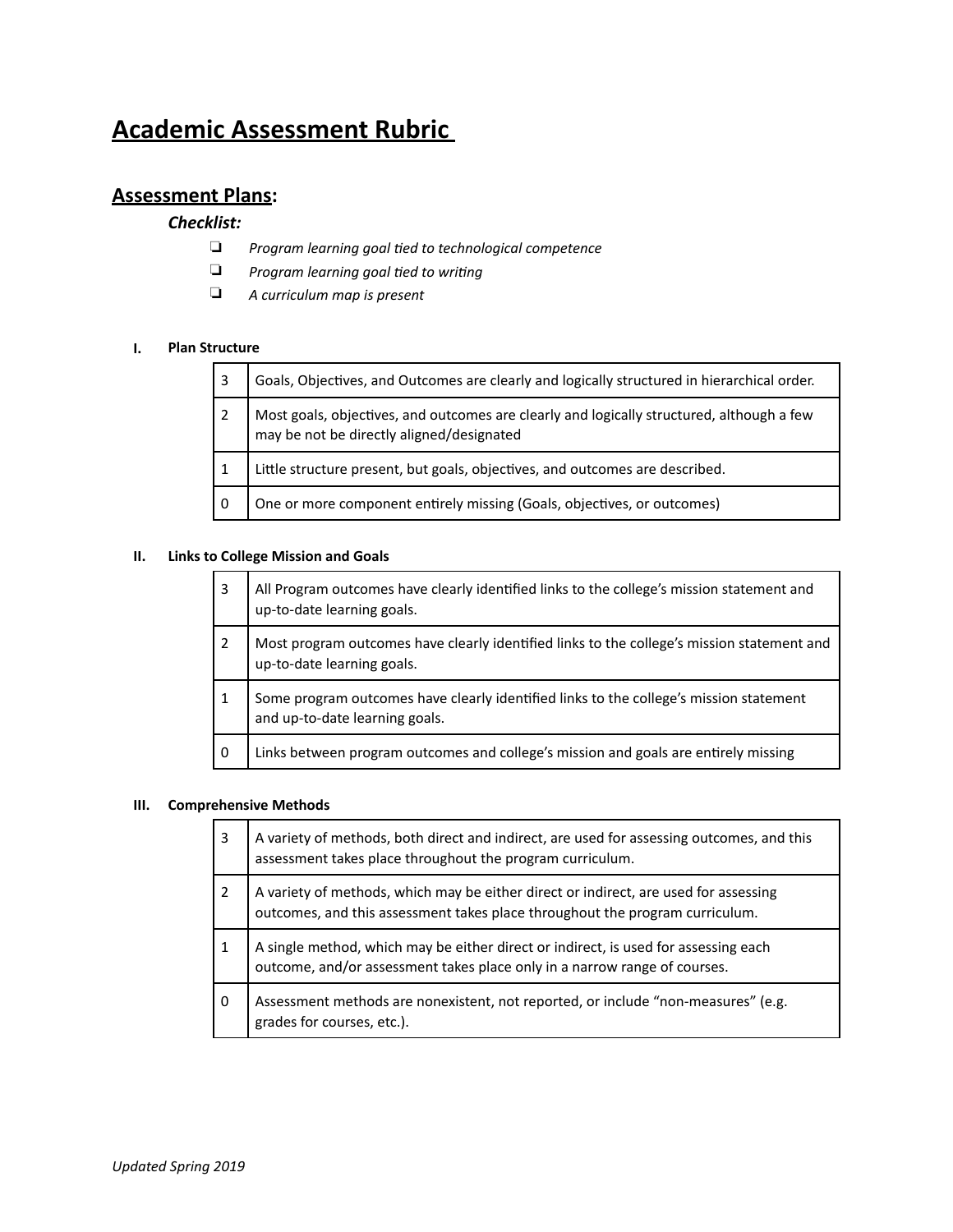### **IV.** Success Criteria

| 3              | Assessment methods have clear standards of success criteria against which results will be<br>compared. Use of all grading tools, measurement methods, or rubrics is defined.         |
|----------------|--------------------------------------------------------------------------------------------------------------------------------------------------------------------------------------|
| $\overline{2}$ | Only some assessment methods have clear standards of success criteria against which<br>results will be compared. Some grading tools, measurement methods, or rubrics are<br>defined. |
| 1              | Assessment methods have no clear standards of success against which results will be<br>assessed. No measurement methods are defined.                                                 |
| 0              | Assessment methods are nonexistent, not reported, or include "non-measures" (e.g.<br>grades for courses, etc).                                                                       |

### **V.** Assessment Timeline & Data Collection

| 3 | Plan has an articulated timeline for assessment activity, including reporting and data<br>collection procedures and multi-year data collection plans where appropriate. |
|---|-------------------------------------------------------------------------------------------------------------------------------------------------------------------------|
|   | Plan has an articulated timeline for assessment activity, although some reporting<br>benchmarks/processes may be undetermined.                                          |
|   | Timeline is only vaguely described, and no specific reporting procedures are included.                                                                                  |
|   | No timeline is articulated.                                                                                                                                             |

# **Assessment Reports:**

### *Checklist:*

□ All student identification information is removed

### **I. Assessment Timeline & Data Collection**

| 3   | Collects and displays the data defined by the success criteria (as outlined in Plan). Results<br>are presented in specific quantitative and qualitative terms.     |
|-----|--------------------------------------------------------------------------------------------------------------------------------------------------------------------|
| 2   | Collects and displays some data defined by the success criteria (as outlined in Plan). Results<br>are presented in specific quantitative and/or qualitative terms. |
|     | Refers to results with no connection to plan, or includes unsupported claims.                                                                                      |
| - 0 | No results are shared/no mention of student performance.                                                                                                           |

### **II.** Previous changes to Academic Program or Assessment Plan

| 3   Describes what specific improvements were made during last assessment to pedagogical |
|------------------------------------------------------------------------------------------|
| approach, curriculum, and/or assessment plan, relating any such changes to their impact  |
| on student learning or performance.                                                      |